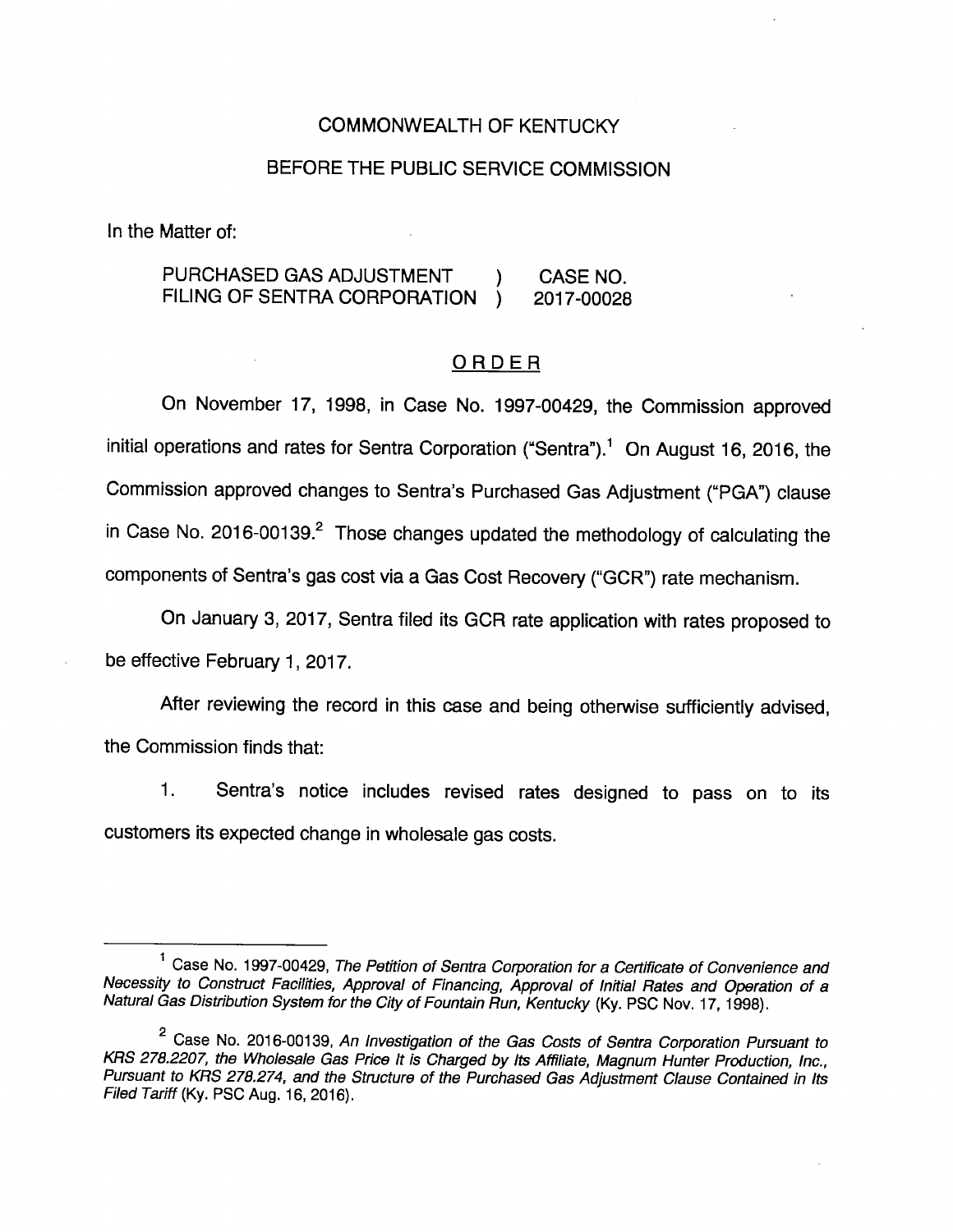2. Sentra's notice sets out an Expected Gas Cost ("EGG") of \$4.2355 per Met, which is an increase of \$.3743 per Mcf from its previous EGG of \$3.8612 per Mcf. Sentra's projected gas purchase volumes are priced using the most current available New York Mercantile Exchange Natural Gas futures prices for February through April 2017. Sentra's EGG Includes a \$.37 per Mcf adder charged by its natural gas marketer, Greystone, LLC ("Greystone"), based on an average of six months of Greystone administrative charges.

3. Sentra's notice sets out no Refund Adjustment.

4. Sentra's notice sets out no current quarter Actual Adjustment ("AA"). The AA will not be available to Sentra until it files its next PGA application for rates effective May 1, 2017, at which time the monthly cost differences between expected and actual gas cost beginning with GGR rates effective September 22, 2016, as approved in Case No. 2016-00319<sup>3</sup> will be calculated and reconciled through its PGA.

5. Sentra's notice sets out no Balancing Adjustment ("BA"). The BA will not be available to Sentra until it files its PGA application for rates effective August 1, 2018, at which time the Total Cost Difference from the AA effective May 1, 2017, will be reconciled with actual recoveries of gas cost through the AA over the 12 months ended April 30, 2018.

6. Sentra's GGR rate is \$4.2355 per Mcf, which is an increase of \$.3743 per Mcf from its previous GGR rate of \$3.8612 per Mcf.

7. The rates set forth in the Appendix to this Order are fair, just, and reasonable, and should be approved for service rendered by Sentra on and after

<sup>&</sup>lt;sup>3</sup> Case No. 2016-00319, Purchased Gas Adjustment Filing of Sentra Corporation (Ky. PSC Sept. 22, 2016).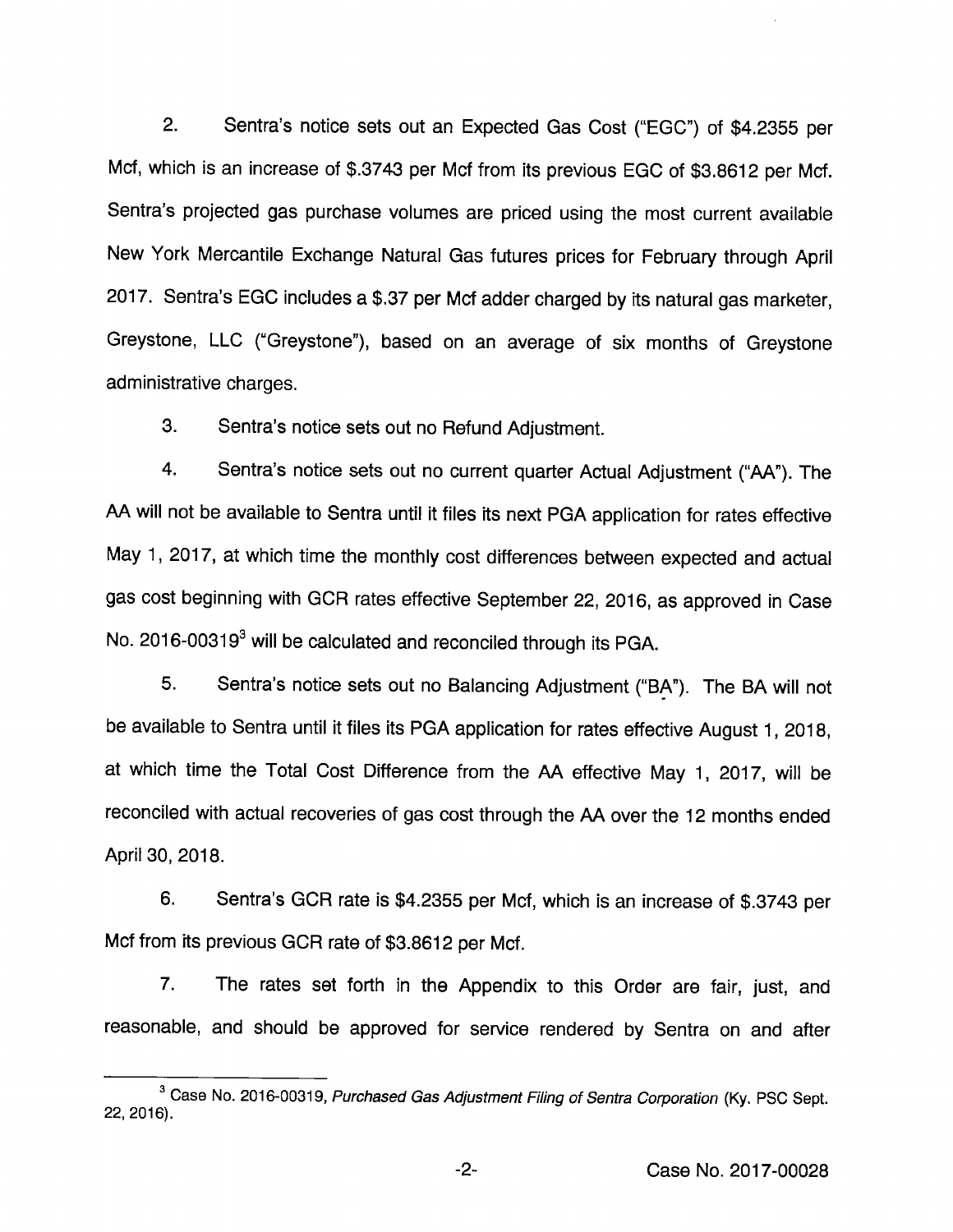February 2, 2017. Sentra did not provide sufficient notice for its increase in rates to be effective February 1, 2017.

IT IS THEREFORE ORDERED that:

1. The rates set forth in the Appendix to this Order are approved for service rendered on and after February 2, 2017.

2. Within 20 days of the date of this Order, Sentra shall file with this Commission, using the Commission's electronic Tariff Filing System, revised tariff sheets setting out the rates approved herein and reflecting that they were approved pursuant to this Order.

By the Commission



ATTEST:

**Executive Director**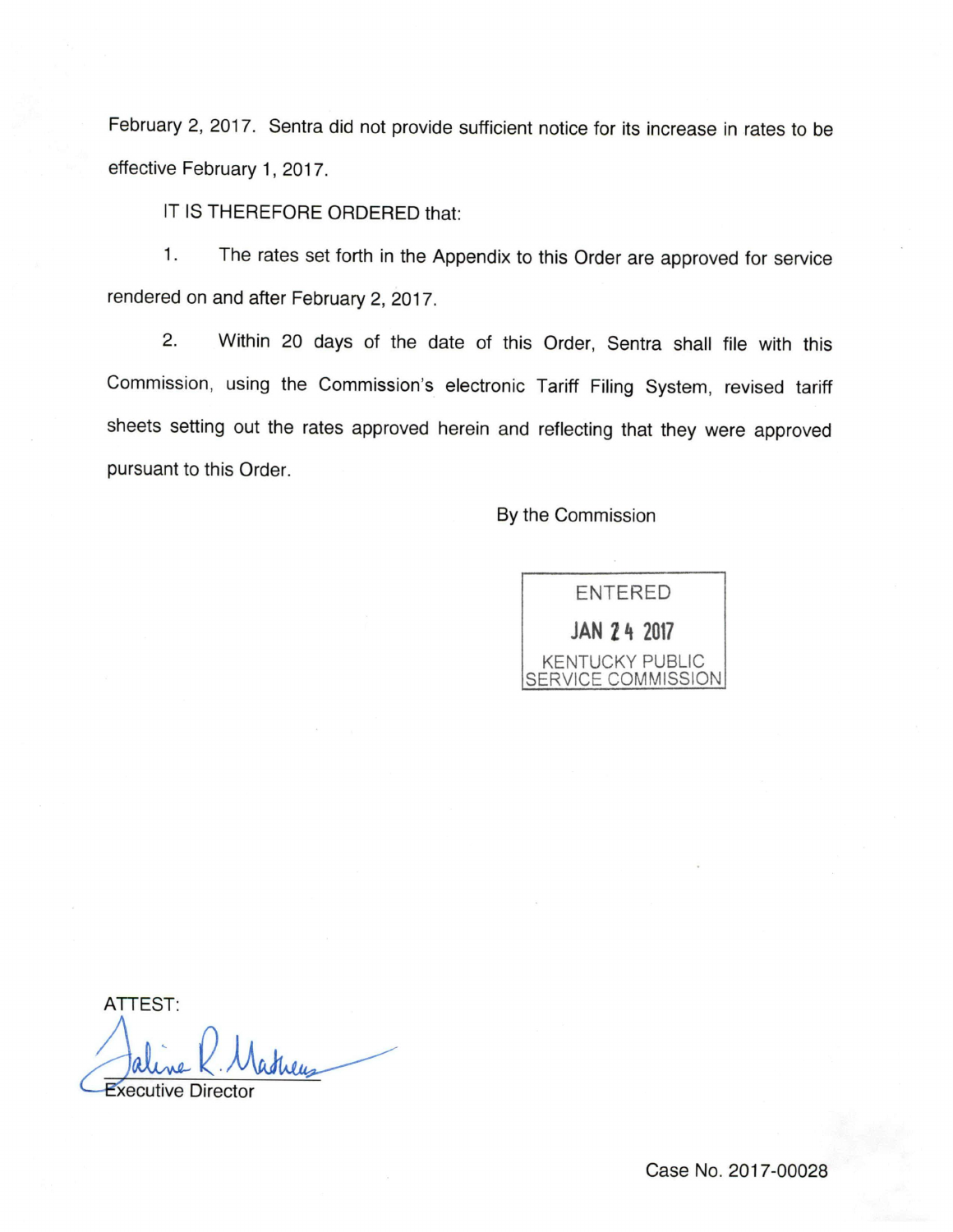#### APPENDIX

# APPENDIX TO AN ORDER OF THE KENTUCKY PUBLIC SERVICE COMMISSION IN CASE NO. 2017-00028 DATED JAN 2 4 2017

The following rates and charges are prescribed for the customers served by Sentra Corporation. All other rates and charges not specifically mentioned herein shall remain the same as those in effect under authority of the Commission prior to the effective date of this Order.

# RETAIL RATES:

# RESIDENTIAL AND COMMERCIAL

|                              | <b>Base Rate</b> | <b>Gas Cost</b><br>Recovery<br>Rate | <b>Total</b> |
|------------------------------|------------------|-------------------------------------|--------------|
| <b>Customer Charge/month</b> | \$5.00           |                                     |              |
| All Mcf                      | \$2.1440         | \$4.2355                            | \$6.3795     |
| <b>INDUSTRIAL</b>            |                  |                                     |              |
|                              | <b>Base Rate</b> | <b>Gas Cost</b><br>Recovery<br>Rate | Total        |
| <b>Customer Charge/month</b> | \$10.00          |                                     |              |
| All Mcf                      | \$1.3197         | \$4.2355                            | \$5.5552     |